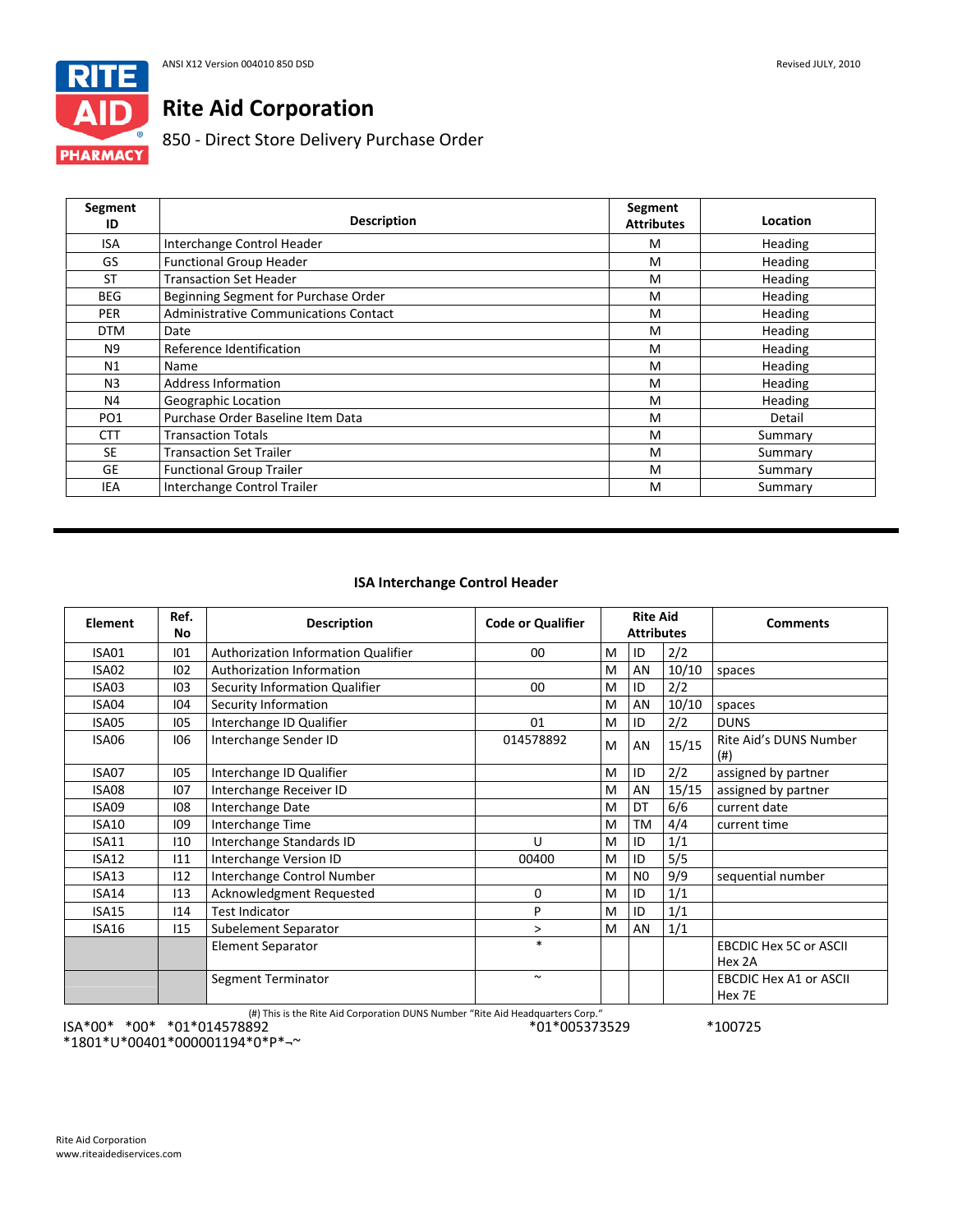# **GS Functional Group Header**

| <b>Element</b> | Ref.<br>No | <b>Description</b>                 | <b>Code or Qualifier</b> | <b>Rite Aid</b><br><b>Attributes</b> |                |      | <b>Comments</b>        |
|----------------|------------|------------------------------------|--------------------------|--------------------------------------|----------------|------|------------------------|
| GS01           | 479        | <b>Functional ID Code</b>          | PO                       | M                                    | ID             | 2//2 | Purchase Order         |
| GS02           | 142        | <b>Application Sender's Code</b>   | 014578892                | M                                    | AN             | 2/15 | Rite Aid's DUNS Number |
| GS03           | 124        | <b>Application Receiver's Code</b> |                          | M                                    | AN             | 2/15 | assigned by Partner    |
| GS04           | 373        | Group Date                         | <b>CCYYMMDD</b>          | M                                    | DT             | 8/8  | current date           |
| GS05           | 337        | Group Time                         | HHMM                     | M                                    | TM             | 4/8  | current time           |
| GS06           | 28         | <b>Group Control Number</b>        |                          | M                                    | N <sub>0</sub> | 1/9  | sequential number      |
| GS07           | 455        | Responsible Agency Code            | $\checkmark$             | M                                    | ID             | 1/2  |                        |
| GS08           | 480        | Version/Release Industry ID Code   | 004010                   | M                                    | AN             | 1/12 |                        |

GS\*PO\*014578892\*005373529\*20100725\*1801\*1194\*X\*004010~

# **ST Transaction Set Header**

| <b>Element</b>   | Ref.<br>No | <b>Description</b>                    | <b>Code or Qualifier</b> | <b>Rite Aid</b><br><b>Attributes</b> |    |      | <b>Comments</b>     |
|------------------|------------|---------------------------------------|--------------------------|--------------------------------------|----|------|---------------------|
| ST <sub>01</sub> | 143        | <b>Transaction Set ID Code</b>        | 850                      | M                                    | AN | 1/12 | l Purchase Order    |
| ST02             | 329        | <b>Transaction Set Control Number</b> |                          | M                                    | AN | 4/9  | I Sequential number |

ST\*850\*000109713~

# **BEG Beginning Segment for Purchase Order**

| <b>Element</b> | Ref.<br>No | <b>Description</b>                  | <b>Code or Qualifier</b> | <b>Rite Aid</b><br><b>Attributes</b> |      |     | <b>Comments</b>                   |
|----------------|------------|-------------------------------------|--------------------------|--------------------------------------|------|-----|-----------------------------------|
| BEG01          | 353        | <b>Transaction Set Purpose Code</b> | 00                       | M                                    | l ID | 2/2 | Original                          |
| BEG02          | 92         | <b>Transaction Set Purpose Code</b> | SA                       | M                                    | ID   | 2/2 | Stand-Alone Order                 |
| BEG03          | 324        | Purchase Order Number               |                          | M                                    | AN   | 7/7 | Rite Aid Purchase Order<br>Number |
| BEG05          | 373        | Purchase Order Date                 | <b>CCYYMMDD</b>          | M                                    | AN   | 8/8 | Rite Aid Purchase Order<br>Date   |

# BEG\*00\*SA\*0051220100725\*\*20100725~

#### **PER Administrative Communications Contact**

| <b>Element</b>    | Ref.<br>No | <b>Description</b>             | <b>Code or Qualifier</b>   | <b>Rite Aid</b><br><b>Attributes</b> |    |       | <b>Comments</b>            |
|-------------------|------------|--------------------------------|----------------------------|--------------------------------------|----|-------|----------------------------|
| PER01             | 366        | l Contact Function Code        | $^{\prime}$ IC $^{\prime}$ | M                                    | ID | 2/2   | <b>Information Contact</b> |
| PER <sub>02</sub> | 93         | Name                           | 'Store Manager'            | M                                    | AN | 1/35  | <b>Store Manager</b>       |
| PER03             | 365        | Communication Number Qualifier | 'TF'                       | M                                    | ID | 2/2   | Telephone                  |
| PER <sub>04</sub> | 364        | l Communication Number         |                            | M                                    | AN | 12/12 | Store Phone Number         |

#### PER\*IC\*STORE MANAGER\*TE\*9736244999~

| DTM Date       |            |                    |                          |   |                                      |     |                               |  |  |
|----------------|------------|--------------------|--------------------------|---|--------------------------------------|-----|-------------------------------|--|--|
| <b>Element</b> | Ref.<br>No | <b>Description</b> | <b>Code or Qualifier</b> |   | <b>Rite Aid</b><br><b>Attributes</b> |     | <b>Comments</b>               |  |  |
| DTM01          | 373        | Date Qualifier     | 371                      | M | ID                                   | 2/3 | <b>Estimated Arrival Date</b> |  |  |
| DTM02          | 374        | Date               | <b>CCYYMMDD</b>          | M | AN                                   | 8/8 | <b>Estimated Arrival Date</b> |  |  |

DTM\*371\*20100730~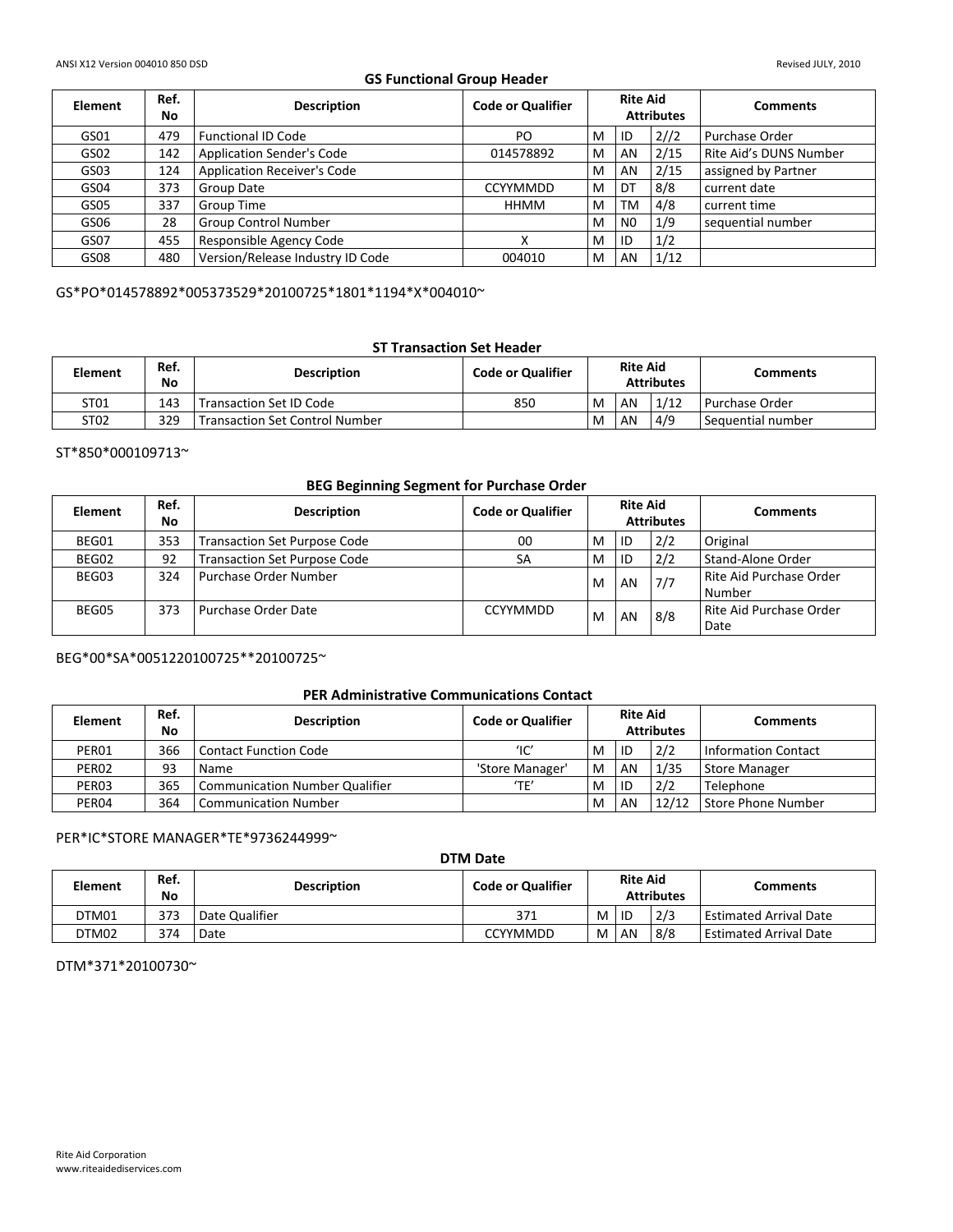# **N9 Reference Identification**

| <b>Element</b> | Ref.<br>No | <b>Description</b>       | <b>Code or Qualifier</b> | <b>Rite Aid</b><br><b>Attributes</b> |           |      | Comments            |
|----------------|------------|--------------------------|--------------------------|--------------------------------------|-----------|------|---------------------|
| N901           | 128        | Reference Identification | 11.41<br>--              | M                                    | <b>ID</b> | 2/2  | Free Form Message   |
| N903           | 369        | Free Form Description    |                          | M                                    | AN        | 1/40 | <b>Header Notes</b> |

#### N9\*L1\*\*Header Notes~

# **N1 Name**

| <b>Element</b>   | Ref.<br>No | <b>Description</b>  | <b>Code or Qualifier</b> | <b>Rite Aid</b><br><b>Attributes</b> |    |      | <b>Comments</b>   |
|------------------|------------|---------------------|--------------------------|--------------------------------------|----|------|-------------------|
| N <sub>101</sub> | 98         | Entity ID Code      | 'ST'                     | M                                    | ID | 2/3  | Ship To           |
| N102             | 93         | Name                |                          | M                                    | AN | 1/60 | Store Name        |
| N103             | 66         | I ID Code Qualifier | 92                       | M                                    | ID | 1/2  | Assigned By Buyer |
| N <sub>104</sub> | 67         | <b>ID Code</b>      |                          | M                                    | AN | 2/80 | Store Number      |

# N1\*ST\*111 MARKET STREET\*92\*00512~

#### **N3 Address Information**

| <b>Element</b> | Ref.<br>No | <b>Description</b>  | <b>Code or Qualifier</b> | <b>Rite Aid</b><br><b>Attributes</b> |           |      | Comments      |
|----------------|------------|---------------------|--------------------------|--------------------------------------|-----------|------|---------------|
| N301           | 166        | Address Information |                          | M                                    | <b>AN</b> | ./55 | Store Address |

# N3\*Address Information~

| <b>N4 Geographic Location</b> |            |                        |                          |   |                 |                   |                 |  |  |  |
|-------------------------------|------------|------------------------|--------------------------|---|-----------------|-------------------|-----------------|--|--|--|
| <b>Element</b>                | Ref.<br>No | <b>Description</b>     | <b>Code or Qualifier</b> |   | <b>Rite Aid</b> | <b>Attributes</b> | <b>Comments</b> |  |  |  |
| N401                          | 19         | City Name              |                          | M | AN              | 2/30              | City            |  |  |  |
| N403                          | 156        | State or Province Code |                          | M | AN              | 2/2               | State           |  |  |  |
| N404                          | 116        | Postal Code            |                          | M | AN              | 3/15              | Zip             |  |  |  |

#### N4\*NEWARK\*NJ\*071022809~

## **PO1 Purchase Order Baseline Item Data**

| <b>Element</b> | Ref.<br>No. | <b>Description</b>           | <b>Code or Qualifier</b> | <b>Rite Aid</b><br><b>Attributes</b> |    |      | <b>Comments</b>            |
|----------------|-------------|------------------------------|--------------------------|--------------------------------------|----|------|----------------------------|
| PO102          | 330         | <b>Quantity Ordered</b>      |                          | M                                    | R  | 1/9  | Line item quantity         |
| PO103          | 355         | Unit of Measurement Code     | CA                       | M                                    | ID | 2/2  | Case                       |
|                |             |                              | DZ                       |                                      |    |      | Dozen                      |
|                |             |                              | EA                       |                                      |    |      | Each                       |
| PO104          | 212         | Unit Price                   |                          | M                                    | R  | 1/14 | Price of one item          |
| PO105          | 639         | Basis Unit Price Code        | CA                       | M                                    | AN | 2/2  | Per Case                   |
|                |             |                              | PD                       |                                      |    |      | Per Dozen                  |
|                |             |                              | PE                       |                                      |    |      | Per Each                   |
| PO106          | 235         | Product/Service ID Qualifier | UI                       | M                                    | ID | 2/2  | <b>UPC CPC (1-5-5)</b>     |
| PO107          | 234         | Product/Service ID           |                          | M                                    | AN | 1/30 | Vendor's Item Number       |
| PO108          | 235         | Product/Service ID Qualifier | IN                       | M                                    | ID | 2/2  | <b>Buyer's Item Number</b> |
| PO109          | 234         | Product/Service ID           |                          | M                                    | AN | 1/30 | Rite Aid's Item Number     |

PO1\*\*1\*EA\*6.39\*PE\*UI\*74730100004\*IN\*5039970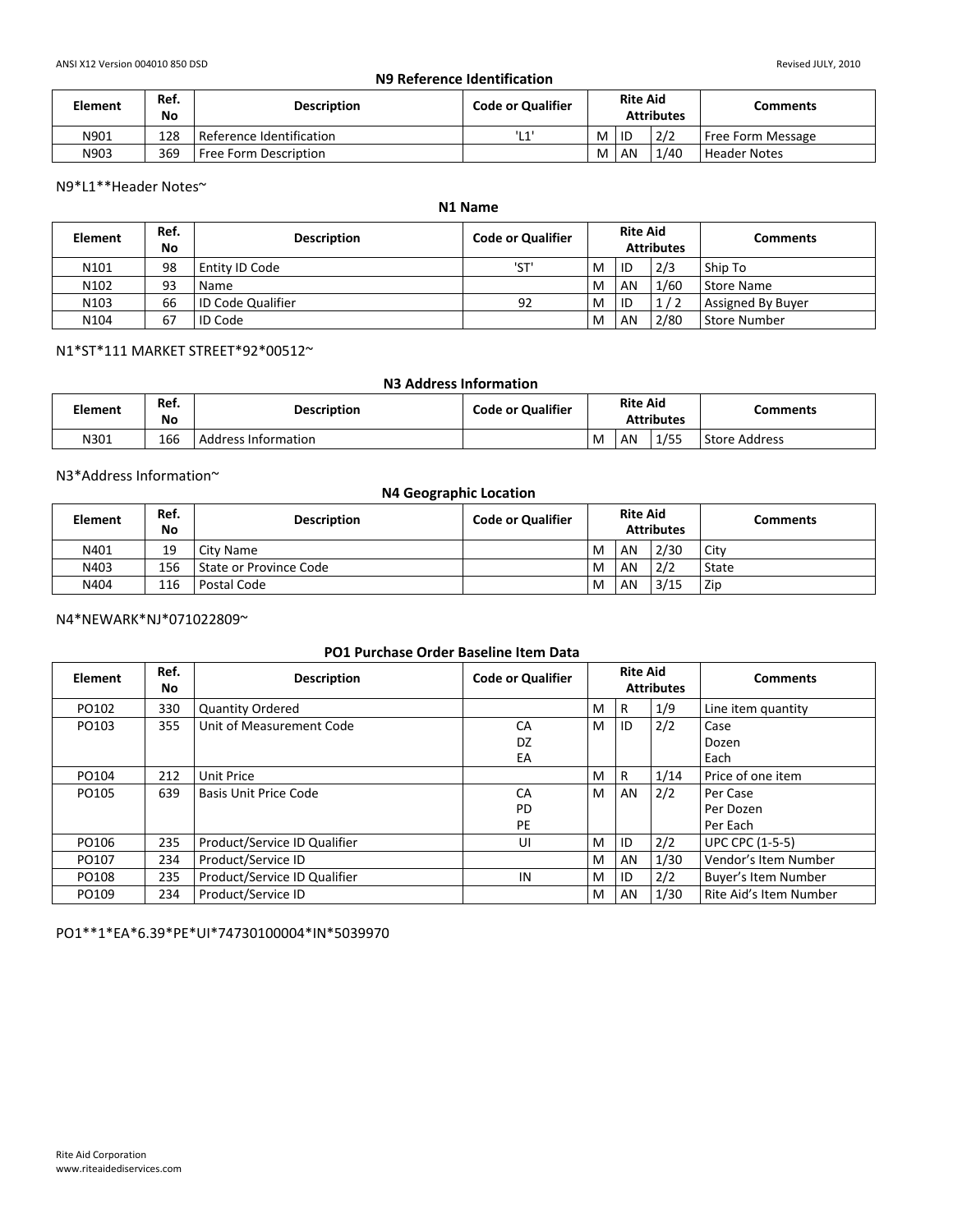## **CTT Transaction Totals**

| Element | Ref.<br>No | <b>Description</b>     | <b>Code or Qualifier</b> | <b>Rite Aid</b><br><b>Attributes</b> |    |     | Comments              |
|---------|------------|------------------------|--------------------------|--------------------------------------|----|-----|-----------------------|
| CTT01   | 354        | l Number of Line Items |                          | M                                    | N0 | 1/6 | Count of PO1 Segments |

# CTT\*1 $\sim$

# **SE Transaction Set Trailer**

| <b>Element</b> | Ref.<br>No | <b>Description</b>             | <b>Code or Qualifier</b> | <b>Rite Aid</b><br><b>Attributes</b> |                |      | Comments |
|----------------|------------|--------------------------------|--------------------------|--------------------------------------|----------------|------|----------|
| <b>SE01</b>    | 96         | Number of Included Segments    |                          | M                                    | N <sub>0</sub> | 1/10 |          |
| <b>SE02</b>    | 329        | Transaction Set Control Number |                          | M                                    | AN             | 4/9  |          |

#### SE\*9\*000109713~

# **GE Functional Group Trailer**

| <b>Element</b> | Ref.<br>No | <b>Description</b>      | <b>Code or Qualifier</b> | <b>Rite Aid</b><br><b>Attributes</b> |                |     | Comments |
|----------------|------------|-------------------------|--------------------------|--------------------------------------|----------------|-----|----------|
| GE01           | Q7         | Number of Included Sets |                          | M                                    | N <sub>0</sub> | 1/6 |          |
| GE02           | 28         | l Group Control Number  |                          | M                                    | N <sub>0</sub> | 1/9 |          |

 $GE*1*1194`$ 

# **IEA Interchange Control Trailer**

| <b>Element</b>            | Ref.<br>No | <b>Description</b>           | <b>Code or Qualifier</b> | <b>Rite Aid</b><br><b>Attributes</b> |                |     | Comments |
|---------------------------|------------|------------------------------|--------------------------|--------------------------------------|----------------|-----|----------|
| IEA01                     | 116        | Number of Included Groups    |                          | M                                    | N <sub>0</sub> | 1/5 |          |
| IEA02                     | 112        | I Interchange Control Number |                          | M                                    | N <sub>0</sub> | 9/9 |          |
| $IFA$ * $4$ * $000001404$ |            |                              |                          |                                      |                |     |          |

IEA\*1\*000001194~